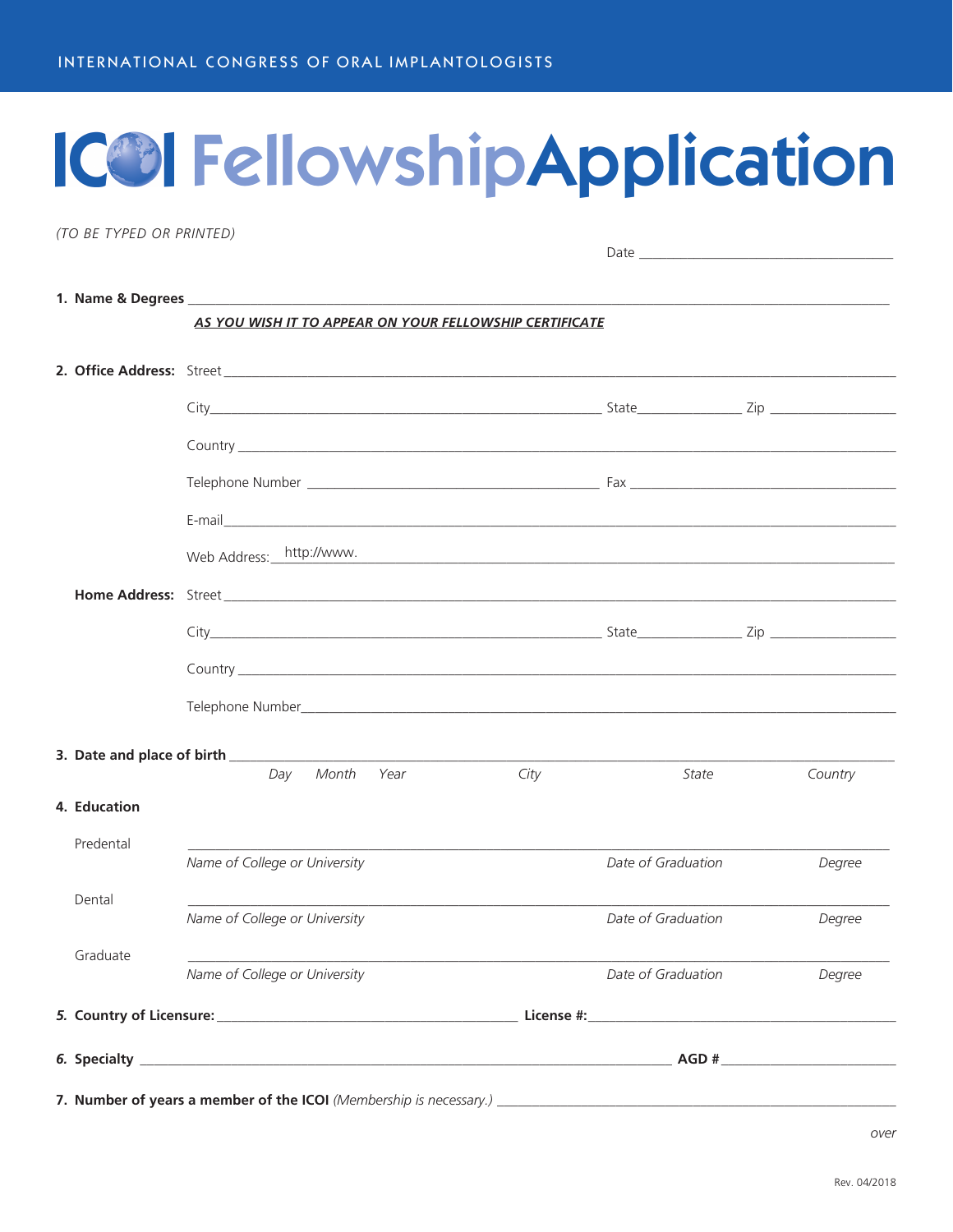Who can apply All members who place implants, restore implants and/or fabricate implant prostheses.

#### FELLOWSHIP REQUIREMENTS:

- **1.** Provide a listing of twenty (20) completed implant cases. All of which must be at least one (1) year old from implant placement. Each patient is one case regardless of the number of implants. However, a restoration can be included as a separate case.
	- **a.** Candidates who place and restore implants: Each patient is one case regardless of the number of implants however a restoration can be included as a separate case.
	- **b.** Please provide a listing of twenty (20) successfully completed implant cases (surgery and restoration) all of which must be at least one (1) year old from implant placement. All materials should be submitted to the ICOI. There are three ways to submit your application: email to [blukacs2002@yahoo.com,](mailto:blukacs2002@yahoo.com) fax to (973) 783-1175 or mail to the ICOI Central Office.
- **2.** Provide documentation of completion of one hundred (100) hours or more of implant education (either attending in person or completing courses on-line) in the preceding five (5) years.
- **3.** Provide a letter of recommendation from a current ICOI Fellowship, ICOI Mastership, ICOI Diplomate or member of ICOI's Advanced Credentials Committee.
- **4.** Submit a current Curriculum Vitae (resume).
- **5.** *Fellowship Maintenance Requirement:*
	- **• All ICOI Fellows must maintain their membership in good standing and must attend at least one ICOI sponsored or co-sponsored meeting every three (3) years.**
	- **• All ICOI Fellows must also accumulate one hundred (100) hours or more of "implant education" within five (5) years after becoming an ICOI Fellow.**

| <b>Fellowship</b> | <b>Processing Fee: Dentist: \$500.00 (U.S. Funds)</b>                                                                                                                                                                         |  | Dental Laboratory Technician: \$250.00 (U.S. Funds) |                         |  |  |  |  |
|-------------------|-------------------------------------------------------------------------------------------------------------------------------------------------------------------------------------------------------------------------------|--|-----------------------------------------------------|-------------------------|--|--|--|--|
| Please note:      | CREDENTIALS MUST BE AWARDED AT AN ICOI SPONSORED OR CO-SPONSORED SYMPOSIUM.<br>Check ICOI website at www.icoi.org for complete listing.                                                                                       |  |                                                     |                         |  |  |  |  |
|                   | I would like to receive my award at the following ICOI meeting: ________________<br>(please allow 6 weeks for application and certificate processing)                                                                         |  |                                                     |                         |  |  |  |  |
|                   | A separate meeting registration form and fee will be required at the meeting where you will be receiving your award.                                                                                                          |  |                                                     |                         |  |  |  |  |
| Payment by:       | $\Box$ Check (Make your check payable to the <b>ICOI</b> ) $\Box$ Visa $\Box$ MasterCard                                                                                                                                      |  |                                                     | $\Box$ American Express |  |  |  |  |
|                   |                                                                                                                                                                                                                               |  |                                                     | Exp. Date CVV No.       |  |  |  |  |
|                   | Signature and the state of the state of the state of the state of the state of the state of the state of the state of the state of the state of the state of the state of the state of the state of the state of the state of |  | Date                                                |                         |  |  |  |  |

### PLEASE DIRECT QUESTIONS AND/OR SUBMIT THE APPROPRIATE MATERIALS DIRECTLY TO:

**ICOI Credentials Committee 55 Lane Road, Suite 305 Fairfield, NJ 07004**

**Phone: 973-783-6300 Fax: 973-783-1175 E-mail: [blukacs2002@yahoo.com](mailto:blukacs2002@yahoo.com)**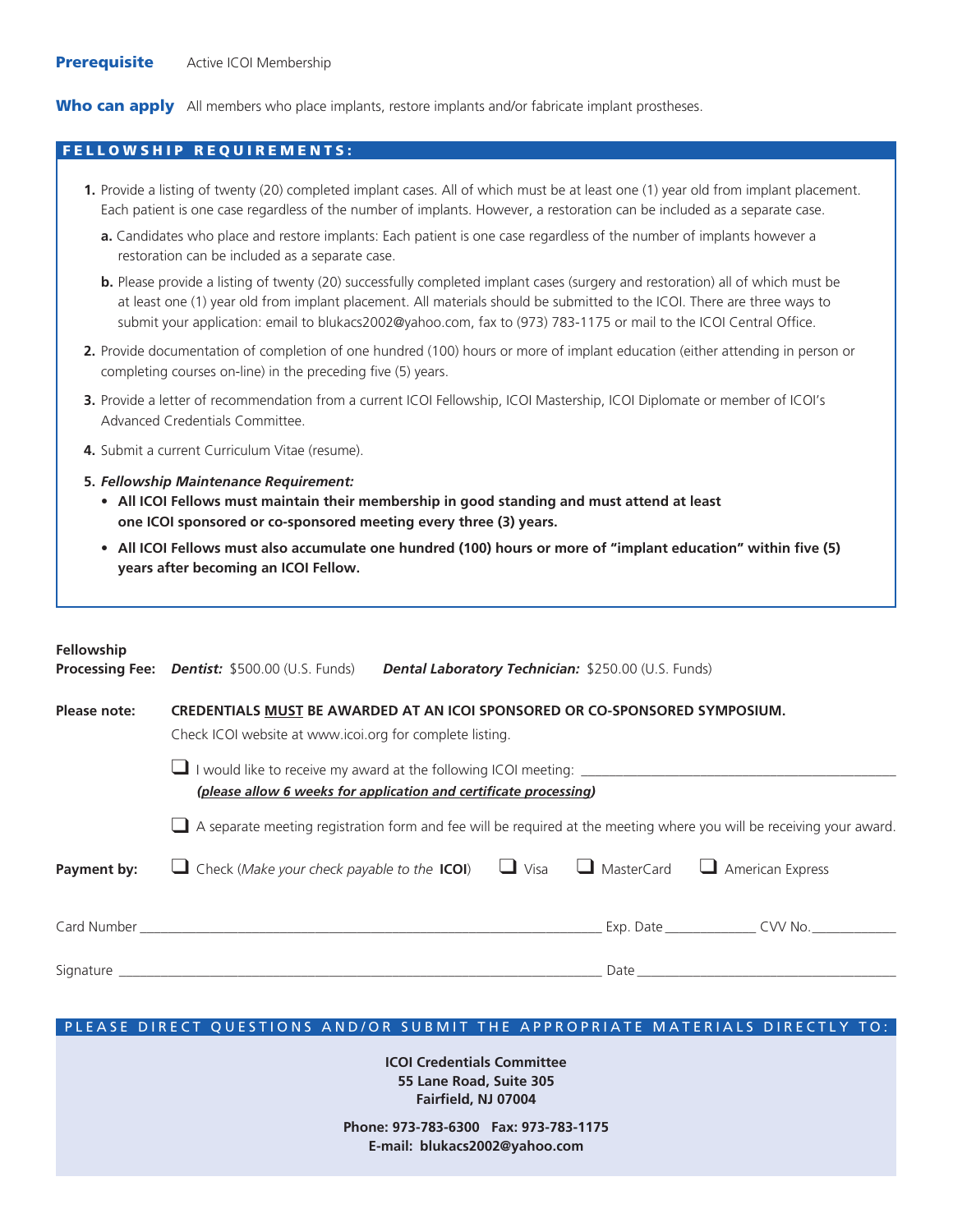## **ICOI Case Documentation Form**

### FELLOWSHIP CANDIDATES

**Name** \_\_\_\_\_\_\_\_\_\_\_\_\_\_\_\_\_\_\_\_\_\_\_\_\_\_\_\_\_\_\_\_\_\_\_\_\_\_\_\_\_\_\_\_\_\_\_\_\_\_\_\_\_\_\_\_\_\_\_\_\_\_\_\_\_\_\_\_\_\_\_\_\_\_\_\_\_\_\_\_\_ **Date** \_\_\_\_\_\_\_\_\_\_\_\_\_\_\_\_\_\_\_\_\_\_\_\_\_\_\_

- **1. Please list twenty (20) completed implant cases (per patient). All of which must be at least 1 year old on this form for Fellowship credentialing.** 
	- **Please note:** All candidates who restore and place implants: Please list ten (10) completed implant cases that include both surgery and restorations.
	- **Practitioner candidates:** pre- and post-operative x-rays and clinical photographs of final cases are the basic requirements for case documentation.
	- **Laboratory technician candidates:** photographs or slides of completed cases on master casts or intra-orally are the minimum requirement for case documentation.
	- Further documentation may include patient slides or photographs, CT scans, pre-operative evaluation and planning forms, lab and restorative work authorization forms, and/or patient treatment consent forms, etc. to further detail a case. All materials may be submitted digitally.

#### **2. Please use the following coding system to describe your cases:**

| Type of Implant:  | <b>Type of Restoration:</b>     |  |  |  |  |
|-------------------|---------------------------------|--|--|--|--|
| Root form-RF      | Single crown-SCR                |  |  |  |  |
| Small diameter-SD | Fixed bridge-FBR                |  |  |  |  |
| Plate form-PF     | Overdenture-OD                  |  |  |  |  |
| Subperiosteal-SP  | Partial overdenture-POD         |  |  |  |  |
| Narrow Ridge-NRI  | Fixed-detachable prosthesis-FDP |  |  |  |  |

**Type of Implant: Type of Restoration: Current Status:** Root form—**RF** Single crown—**SCR** Satisfactory function—**SF** Small diameter—**SD** Fixed bridge—**FBR** Compromised function—**CF**  Failed & removed-FR Lost to recall—**LR**